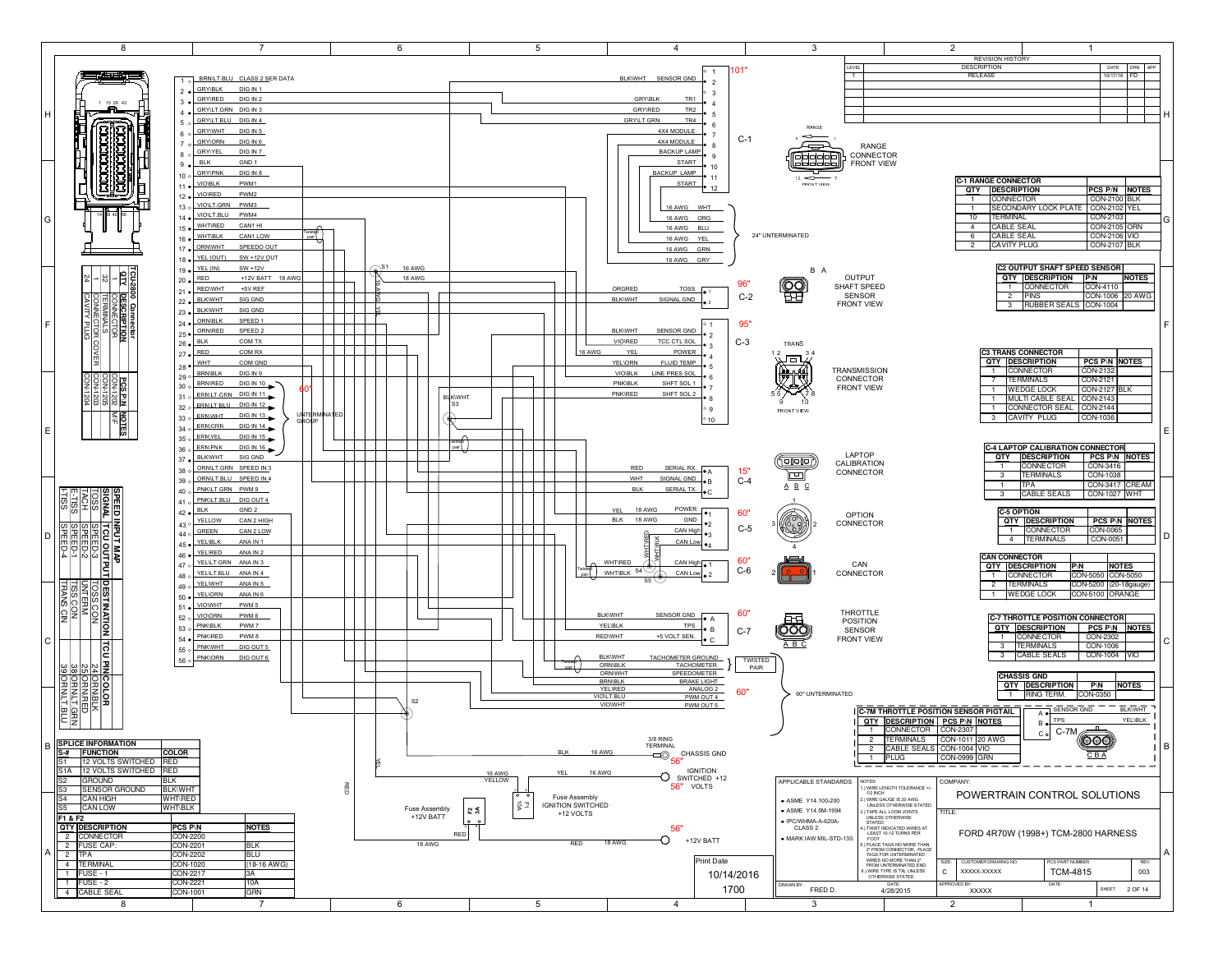| 8                                                                                                         | $\overline{7}$                              | 6                                                 | 5                             | $\overline{4}$ | $\mathbf{3}$                             |                                                                                                                                                                                                                     | $\overline{2}$                | $\overline{1}$                      |     |
|-----------------------------------------------------------------------------------------------------------|---------------------------------------------|---------------------------------------------------|-------------------------------|----------------|------------------------------------------|---------------------------------------------------------------------------------------------------------------------------------------------------------------------------------------------------------------------|-------------------------------|-------------------------------------|-----|
|                                                                                                           |                                             |                                                   |                               |                |                                          |                                                                                                                                                                                                                     | <b>REVISION HISTORY</b>       |                                     |     |
|                                                                                                           |                                             |                                                   |                               |                | LEVEL<br>$\overline{1}$                  |                                                                                                                                                                                                                     | <b>DESCRIPTION</b><br>RELEASE | DATE<br>DRN APP<br>10/17/16 FD      |     |
|                                                                                                           |                                             |                                                   |                               |                |                                          |                                                                                                                                                                                                                     |                               |                                     |     |
|                                                                                                           |                                             |                                                   |                               |                |                                          |                                                                                                                                                                                                                     |                               |                                     |     |
|                                                                                                           |                                             |                                                   |                               |                |                                          |                                                                                                                                                                                                                     |                               |                                     |     |
| H                                                                                                         |                                             |                                                   |                               |                |                                          |                                                                                                                                                                                                                     |                               |                                     |     |
|                                                                                                           |                                             |                                                   |                               |                |                                          |                                                                                                                                                                                                                     |                               |                                     |     |
|                                                                                                           |                                             |                                                   |                               |                |                                          |                                                                                                                                                                                                                     |                               |                                     |     |
|                                                                                                           |                                             | 1 o BRNLT.BLU CLASS 2 SER DATA<br>2 CRYSLK DIGINT |                               |                |                                          |                                                                                                                                                                                                                     |                               |                                     |     |
|                                                                                                           |                                             | 3 CRYNRED DIGIN2                                  |                               |                |                                          |                                                                                                                                                                                                                     |                               |                                     |     |
|                                                                                                           |                                             | 4 CRYNLT.GRN DIG IN 3                             |                               |                |                                          |                                                                                                                                                                                                                     |                               |                                     |     |
|                                                                                                           |                                             | 5 o GRYLT.BLU DIG IN 4                            |                               |                |                                          |                                                                                                                                                                                                                     |                               |                                     |     |
|                                                                                                           |                                             | 6 o GRYWHT DIG IN 5                               |                               |                |                                          |                                                                                                                                                                                                                     |                               |                                     |     |
| G                                                                                                         |                                             | 7 GRYLORN DIG IN 6                                |                               |                |                                          |                                                                                                                                                                                                                     |                               |                                     | l G |
|                                                                                                           | $9 \bullet$ BLK                             | 8 o GRYVEL DIG IN 7<br>GND                        |                               |                |                                          |                                                                                                                                                                                                                     |                               |                                     |     |
|                                                                                                           |                                             | 10 o GRYLPNK DIG IN 8                             |                               |                |                                          |                                                                                                                                                                                                                     |                               |                                     |     |
|                                                                                                           | 11 . VIOVBLK                                | PWM1                                              |                               |                |                                          |                                                                                                                                                                                                                     |                               |                                     |     |
|                                                                                                           | 12 · VIOVRED                                | PWM2                                              |                               |                |                                          |                                                                                                                                                                                                                     |                               |                                     |     |
|                                                                                                           |                                             | 13 . VIOLT.GRN PWM3                               |                               |                |                                          |                                                                                                                                                                                                                     |                               |                                     |     |
|                                                                                                           | 14 · VIOLT.BLU                              | PWM4                                              |                               |                |                                          |                                                                                                                                                                                                                     |                               |                                     |     |
|                                                                                                           | 15 . WHTRED                                 | CAN1 HI<br>CAN1 LOW                               | SEE PAGE 2 FOR                |                |                                          |                                                                                                                                                                                                                     |                               |                                     |     |
|                                                                                                           | $16 \bullet$ WHTELK<br>17 . ORNWHT          | SPEEDO OUT                                        | CONNECTIONS                   |                |                                          |                                                                                                                                                                                                                     |                               |                                     |     |
| l F.                                                                                                      |                                             | 18 o YEL (OUT) SW +12V OUT                        |                               |                |                                          |                                                                                                                                                                                                                     |                               |                                     |     |
|                                                                                                           | $19 \cdot \frac{\text{YEL (IN)}}{\text{L}}$ | $SW + 12V$                                        |                               |                |                                          |                                                                                                                                                                                                                     |                               |                                     |     |
|                                                                                                           | $20 \bullet$ RED                            | +12V BATT                                         |                               |                |                                          |                                                                                                                                                                                                                     |                               |                                     |     |
|                                                                                                           | 21 . REDWHT                                 | $+5V$ REF                                         |                               |                |                                          |                                                                                                                                                                                                                     |                               |                                     |     |
|                                                                                                           | 22 . BLKWHT                                 | SIG GND                                           |                               |                |                                          |                                                                                                                                                                                                                     |                               |                                     |     |
| E                                                                                                         | 23 . BLKWHT<br>24 CRNBLK                    | SIG GND<br>SPEED 1                                |                               |                |                                          |                                                                                                                                                                                                                     |                               |                                     |     |
|                                                                                                           | 25 . ORNIRED                                | SPEED <sub>2</sub>                                |                               |                |                                          |                                                                                                                                                                                                                     |                               |                                     |     |
|                                                                                                           | $26 \bullet$ BLK                            | COM TX                                            |                               |                |                                          |                                                                                                                                                                                                                     |                               |                                     |     |
|                                                                                                           | $27 \bullet \overline{\text{RED}}$          | COM RX                                            |                               |                |                                          |                                                                                                                                                                                                                     |                               |                                     | ΙE  |
|                                                                                                           | $28 \bullet \overline{\text{WHT}}$          | COM GND                                           |                               |                |                                          |                                                                                                                                                                                                                     |                               |                                     |     |
|                                                                                                           | $29 \cdot \frac{\text{BRN-BLK}}{29}$        | DIG IN 9                                          |                               |                |                                          |                                                                                                                                                                                                                     |                               |                                     |     |
|                                                                                                           | 30 BRNRED                                   | <b>DIG IN 10</b><br>31 . BRNLT.GRN DIG IN 11      |                               |                | <b>BRN\RED</b><br>BRN/LT.GRN             | TRUE MANUAL MODE<br>UP SHIFT                                                                                                                                                                                        | 60"                           |                                     |     |
|                                                                                                           |                                             | 32 · BRNLT.BLU DIG IN 12                          |                               |                | BRN\LT.BLU                               | DOWN SHIFT                                                                                                                                                                                                          |                               |                                     |     |
|                                                                                                           |                                             | 33 . BRNWHT DIG IN 13                             |                               |                | <b>BRNWHT</b>                            | CALIBRATION "B"                                                                                                                                                                                                     | UNTERMINATED                  |                                     |     |
|                                                                                                           | $34 \bullet$                                | BRN\ORN DIG IN 14                                 |                               |                | <b>BRNORN</b>                            | CANCEL OVD                                                                                                                                                                                                          | GROUP                         |                                     |     |
|                                                                                                           | 35 .BRNIYEL                                 | <b>DIG IN 15</b>                                  |                               |                | <b>BRNIYEL</b><br>4 WD LOW               |                                                                                                                                                                                                                     |                               |                                     |     |
|                                                                                                           | 36 BRNPNK                                   | <b>DIG IN 16</b>                                  |                               |                | <b>BRN\PNK</b>                           | DYNO MODE                                                                                                                                                                                                           |                               |                                     |     |
| D                                                                                                         | 37 . BLKWHT                                 | SIG GND<br>ORN/LT.GRN SPEED IN 3                  |                               |                |                                          |                                                                                                                                                                                                                     |                               |                                     |     |
|                                                                                                           | 38 <sub>o</sub>                             | 39 . ORNLT.BLU SPEED IN 4                         |                               |                |                                          |                                                                                                                                                                                                                     |                               |                                     |     |
|                                                                                                           |                                             | 40 · PNK\LT.GRN PWM9                              |                               |                |                                          |                                                                                                                                                                                                                     |                               |                                     |     |
|                                                                                                           |                                             | 41 o VIOWHT DIG OUT 4                             |                               |                |                                          |                                                                                                                                                                                                                     |                               |                                     |     |
|                                                                                                           | $42 \bullet \overline{\phantom{1em}}$ BLK   | GND <sub>2</sub>                                  |                               |                |                                          |                                                                                                                                                                                                                     |                               |                                     |     |
|                                                                                                           | 43 o YELLOW                                 | CAN 2 HIGH                                        |                               |                |                                          |                                                                                                                                                                                                                     |                               |                                     |     |
|                                                                                                           | $44$ o GREEN                                | CAN 2 LOW                                         |                               |                |                                          |                                                                                                                                                                                                                     |                               |                                     |     |
|                                                                                                           | 45 · YELIBLK<br>46 · YELIRED                | ANA IN 1<br>ANA IN 2                              |                               |                |                                          |                                                                                                                                                                                                                     |                               |                                     |     |
|                                                                                                           |                                             | 47 o YELLELGRN ANA IN 3                           | SEE PAGE 2 FOR<br>CONNECTIONS |                |                                          |                                                                                                                                                                                                                     |                               |                                     |     |
| l C                                                                                                       |                                             | 48 o YELLT BLU ANA IN 4                           |                               |                |                                          |                                                                                                                                                                                                                     |                               |                                     | ١c  |
|                                                                                                           |                                             | 49 o YELWHT ANA IN 5                              |                               |                |                                          |                                                                                                                                                                                                                     |                               |                                     |     |
|                                                                                                           |                                             | 50 · YELIORN ANA IN 6                             |                               |                |                                          |                                                                                                                                                                                                                     |                               |                                     |     |
|                                                                                                           | 51 . VIOWHT                                 | PWM <sub>5</sub>                                  |                               |                |                                          |                                                                                                                                                                                                                     |                               |                                     |     |
|                                                                                                           | 52 o VIOVORN<br>53 · PNKIBLK                | PWM 6<br>PWM <sub>7</sub>                         |                               |                |                                          |                                                                                                                                                                                                                     |                               |                                     |     |
|                                                                                                           | 54 · PNKIRED                                | PWM 8                                             |                               |                |                                          |                                                                                                                                                                                                                     |                               |                                     |     |
|                                                                                                           |                                             | 55 o PNKWHT DIG OUT 5                             |                               |                |                                          |                                                                                                                                                                                                                     |                               |                                     |     |
|                                                                                                           |                                             | 56 o PNKORN DIG OUT 6                             |                               |                |                                          |                                                                                                                                                                                                                     |                               |                                     |     |
| B                                                                                                         |                                             |                                                   |                               |                |                                          |                                                                                                                                                                                                                     |                               |                                     | Iв  |
|                                                                                                           |                                             |                                                   |                               |                |                                          |                                                                                                                                                                                                                     |                               |                                     |     |
|                                                                                                           |                                             |                                                   |                               |                |                                          |                                                                                                                                                                                                                     |                               |                                     |     |
|                                                                                                           |                                             |                                                   |                               |                | APPLICABLE STANDARDS                     | NOTES:                                                                                                                                                                                                              | COMPANY:                      |                                     |     |
|                                                                                                           |                                             |                                                   |                               |                |                                          | I.) WIRE LENGTH TOLERANCE +/-<br>112 INCH                                                                                                                                                                           |                               | POWERTRAIN CONTROL SOLUTIONS        |     |
|                                                                                                           |                                             |                                                   |                               |                | ● ASME Y14.100-200<br>• ASME Y14.5M-1994 | 2) WIRE GAUGE IS 20 AWG<br>UNLESS OTHERWISE STATED<br>TAPE ALL LOOM JOINTS                                                                                                                                          | TITLE:                        |                                     |     |
|                                                                                                           |                                             |                                                   |                               |                | · IPC/WHMA-A-620A-                       | UNLESS OTHERWISE<br>STATED<br>4.) TWIST INDICATED WIRES AT                                                                                                                                                          |                               |                                     |     |
| <b>SPLICE INFORMATION</b>                                                                                 |                                             |                                                   |                               |                | CLASS <sub>2</sub>                       |                                                                                                                                                                                                                     |                               | FORD 4R70W (1998+) TCM-2800 HARNESS |     |
| S-# FUNCTION<br><b>COLOR</b>                                                                              |                                             |                                                   |                               |                | · MARK IAW MIL-STD-130.                  | 4) TWIST INDICATED WIRES AT<br>FOOT<br>FOOT FOOT FOOT THE SAME CONTRAINS PER<br>2" FROM CONNECTOR. PLACE<br>7" AT AGS FOR UNTERMINATED<br>TAGS FOR UNTERMINATED<br>FROM UNTERMINATED END.<br>FROM UNTERMINATED END. |                               |                                     |     |
|                                                                                                           |                                             |                                                   |                               |                |                                          |                                                                                                                                                                                                                     |                               |                                     | £   |
| S1 12 VOLTS SWITCHED RED<br>S1A 12 VOLTS SWITCHED RED                                                     |                                             |                                                   |                               |                |                                          |                                                                                                                                                                                                                     |                               |                                     |     |
| <b>GROUND</b><br>S <sub>2</sub><br>BLK                                                                    |                                             |                                                   |                               | Print Date     |                                          |                                                                                                                                                                                                                     | SIZE:<br>CUSTOMER DRAWING NO. | PCS PART NUMBER<br>REV:             |     |
| <b>SENSOR GROUND</b><br><b>BLK\WHT</b><br>$\sqrt{S3}$                                                     |                                             |                                                   |                               | 10/14/2016     |                                          | I. WIRE TYPE IS TXL UNLESS<br>OTHERWISE STATED<br>DATE:                                                                                                                                                             | $\mathtt{C}$<br>XXXXX-XXXXX   | 003<br>TCM-4815                     |     |
| S <sub>4</sub><br><b>CAN HIGH</b><br><b>WHT\RED</b><br><b>CAN LOW</b><br><b>WHT\BLK</b><br>S <sub>5</sub> |                                             |                                                   |                               | 1700           | DRAWN BY:<br>FRED D.                     | 4/28/2015                                                                                                                                                                                                           | APPROVED BY:<br><b>XXXXX</b>  | DATE:<br>SHEET 3 OF 14              |     |
| 8                                                                                                         | $\overline{7}$                              | 6                                                 | $5\phantom{.0}$               | $\overline{4}$ | $\mathbf{3}$                             |                                                                                                                                                                                                                     | $\overline{2}$                | $\mathbf{1}$                        |     |